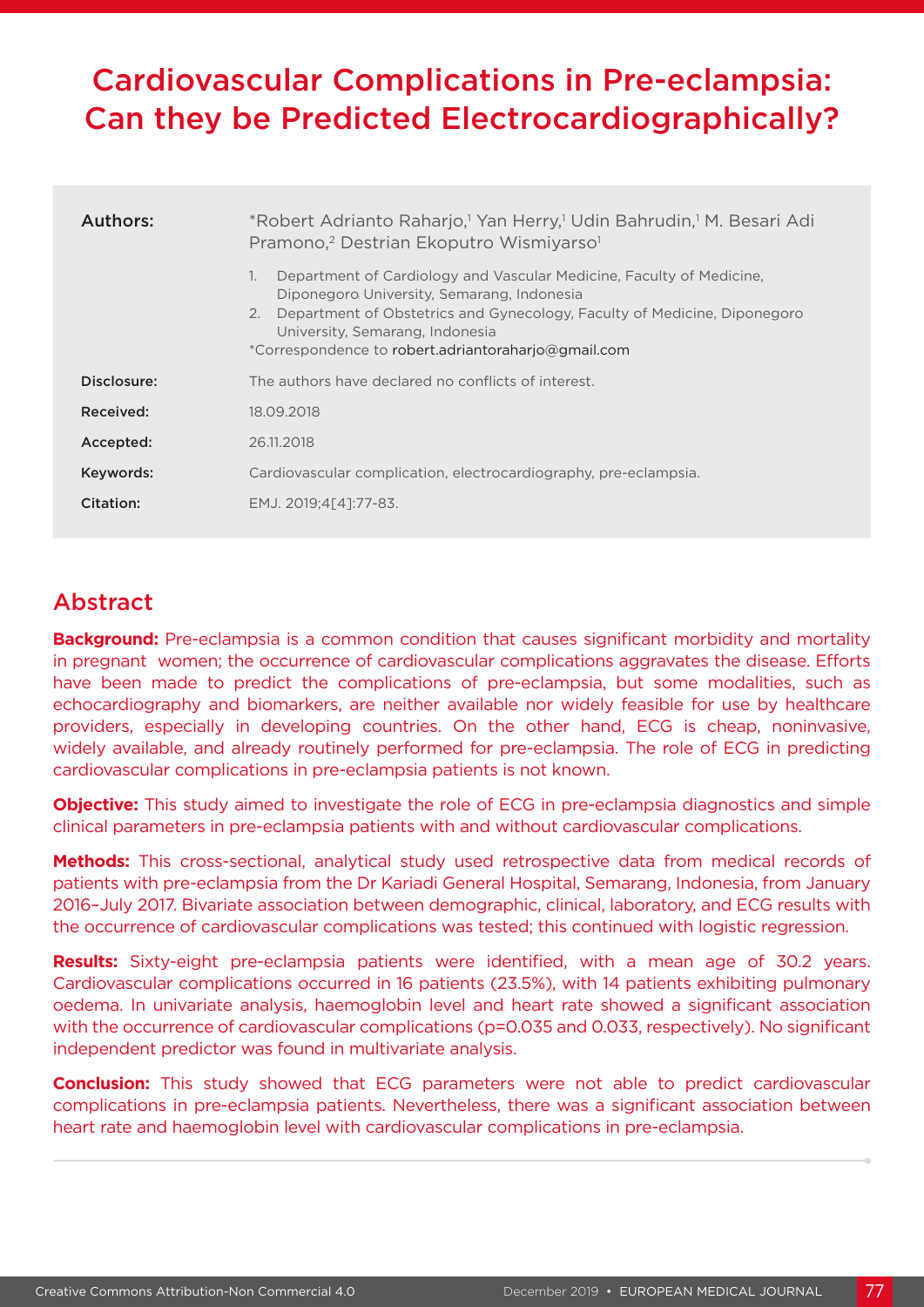## INTRODUCTION

High maternal mortality rate (MMR) is a health problem in many developing countries, and high MMR reflects the quality of healthcare during pregnancy and puerperium.<sup>1</sup> The MMR in Indonesia, with rates as high as 228 per 100,000 live births, is one of the highest in South East Asia, and pre-eclampsia is the major contributor to maternal and perinatal morbidity and mortality, with an incidence of 128,273 per year (5.3% of all pregnancies). $2,3$  Furthermore, 99% of maternal deaths occur in low and middle-income countries.4 This is associated with the occurrence of pre-eclampsia-related complications, including cardiovascular complications,<sup>5</sup> with a delay in diagnosis and treatment resulting in a higher rate of death.<sup>6</sup> Cardiovascular complications, such as pulmonary oedema, occur in 4.3%–15.0%7-9 of pre-eclampsia patients and are the cause of 17.2% maternal deaths.10 Women with pre-eclampsia or eclampsia experienced a 42% increased risk of cardiovascular disease, and those who developed cardiovascular disease experienced a 5-fold increase in healthcare-related costs during follow-up.11

These findings led to the development of a predictive model of pre-eclampsia's complications.12-16 However, some examination techniques used in the prediction models, such as echocardiography and biomarkers, are not universally available, and are not feasible for use in developing countries. On the other hand, ECG has been used routinely in pre-eclampsia to identify cardiovascular complications that have already occurred, yet the role of ECG in predicting those occurrences is not yet clear. This study aimed to investigate the association between ECG and clinical parameters with the occurrence of cardiovascular complications in pre-eclampsia patients.

#### **METHODS**

This analytical cross-sectional study used retrospective samples from the medical records of patients who were diagnosed with preeclampsia at the Dr Kariadi General Hospital, Semarang, Indonesia, from January 2016–July 2017. Diagnosis of pre-eclampsia as the inclusion criteria was based on current guidelines, $17$  and

samples with cardiovascular complications upon admission, chronic hypertension (defined as blood pressure [BP] >140/90 mmHg before pregnancy or before 20 weeks' gestation), or heart disease (congenital, valvular, ischaemic, and/or arrhythmia) were excluded from the study. The study was approved by the Education and Research Board of Dr Kariadi Hospital.

The independent variables were demographic, clinical, laboratory, and ECG parameters, with the occurrence of cardiovascular complications manifesting as pulmonary oedema, heart failure, or myocardial ischaemia during the peripartum period as the dependent variables.18

The demographic data used were age and education level; the clinical data used were gestational age at diagnosis, weight, height, antenatal care frequency, systolic and diastolic BP, and nulliparous or not. Later, BMI and mean arterial pressure ([systolic BP+(2 x diastolic BP)]/3) were calculated. The laboratory data analysed were haemoglobin, ureum, creatinine, and lactate dehydrogenase.

#### Electrocardiography

The standard 12-lead ECG performed during admission was analysed both qualitatively and quantitatively. Heart rate (HR) was calculated by dividing 1,500 by the R wave-to-R wave small square interval. The electrical axis was determined using the method presented by Baltazar et al.<sup>19</sup> PR interval was measured as the time between the beginning of the P wave and the beginning of the QRS complex in milliseconds. QRS duration was measured from the start until the end of the QRS complex in milliseconds. Sokolow–Lyon voltage was taken from the bigger summation between S wave in  $V_1$  and R wave in  $V_5$  or  $V_6$ <sup>20</sup> QT interval was measured as the time from the start of the Q wave to the end of the T wave and corrected by HR using Bazett's formula.21

The criteria for left atrial abnormality were 1) widely notched P wave (40 ms); 2) terminal negative component of the P wave in lead  $\mathsf{V}_{\scriptscriptstyle{1}}$  with duration ≥40 ms and amplitude ≥-0.1 mV; or 3) P wave duration ≥120 ms.<sup>22</sup>

Myocardial ischaemia was determined by either ST elevation at the J point in two contiguous leads, with the cut-points ≥0.1 mV in all leads other than leads V2–V3 where different cut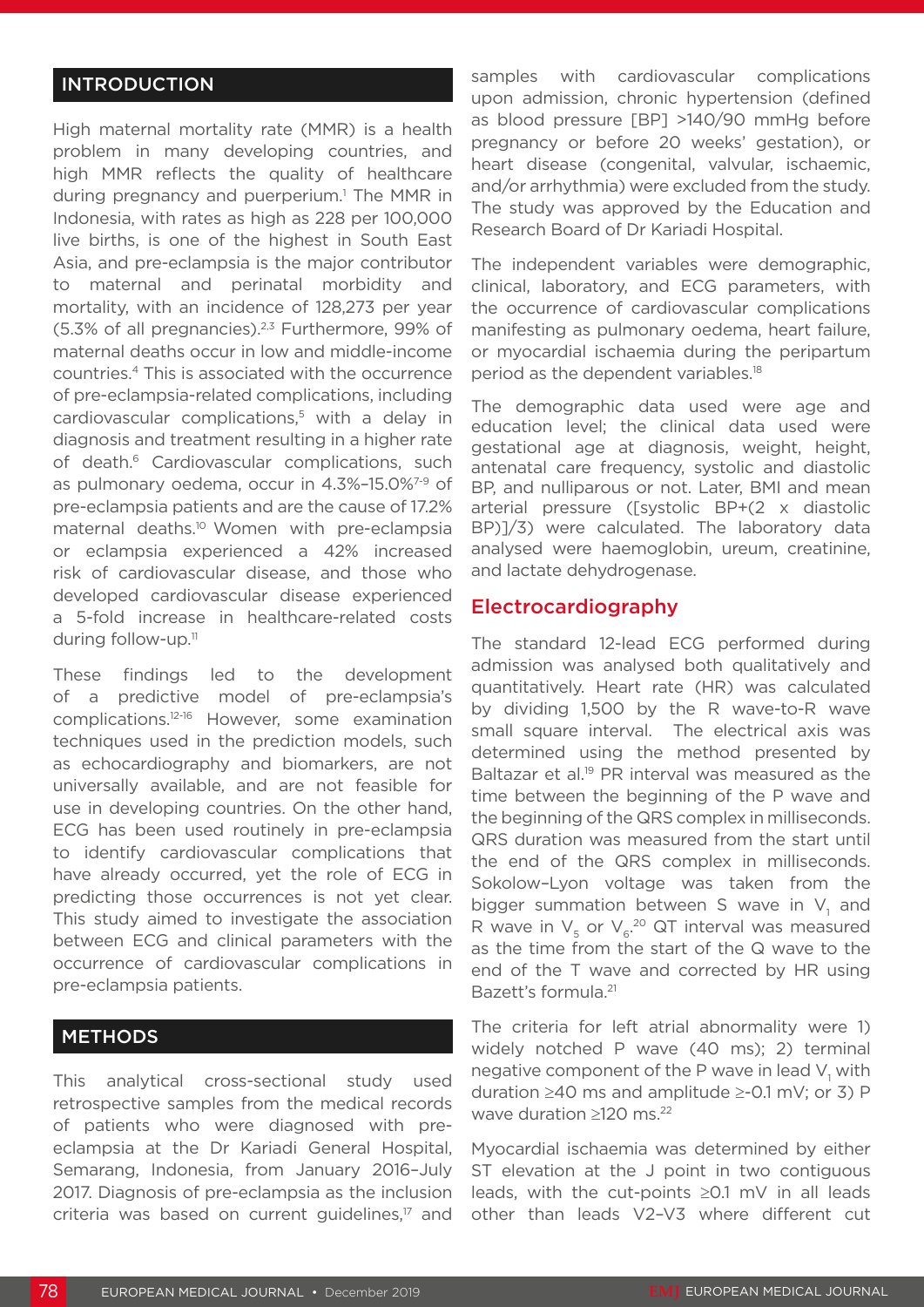points applied: ≥0.2 mV in men ≥40 years, ≥0.25 mV in men <40 years, or ≥0.15 mV in women; or horizontal or down-sloping ST depression ≥0.05 mV in two contiguous leads and/or T inversion ≥0.1 mV in two contiguous leads with a prominent R wave or R:S ratio >1.23

### Data Analysis

Statistical analysis was performed using SPSS version 23 (IBM SPSS Statistics, Armonk, New York, USA). Data are reported as a percentage or mean ± standard deviation according to the type of the data. Comparative tests between groups were performed using independent T-test and Chi-square tests, with Yates correction if the independent variable was numeric and nominal, respectively. If the data were not distributed normally and normalisation failed, Mann– Whitney and Fisher tests were used in place of the T-test and Chi-square tests, respectively; association would be considered significant if p<0.05. If the univariate analysis yielded more than one association with p<0.25, multivariate analysis was performed to determine the independent predictor(s).

#### RESULTS

During the study duration, 115 samples were obtained, and 47 of them were excluded; 30 were excluded due to chronic hypertension, 3 due to congenital heart disease (all of which were atrial septal defect), 9 due to valvular heart disease (3 rheumatic mitral stenosis, 6 mitral regurgitation), and 5 due to pre-existing arrhythmia (4 atrial fibrillation, 1 junctional bradycardia). Final analysis included 68 pregnant women with pre-eclampsia.

## Characteristics and Outcome

Characteristics of the patient population are shown in Table 1. Cardiovascular complications occurred in 16 patients (23.5%). More specifically, heart failure with pulmonary oedema occurred in 14 patients, and heart failure without pulmonary oedema and heart failure with myocardial ischaemia occurred in 1 patient each, respectively.

## Comparative Analysis

The results of the comparative analysis are reported in Table 1. Only haemoglobin (p=0.035) and HR (p=0.033) had a significant association with the occurrence of cardiovascular complication; nevertheless, in those with cardiovascular complications, left atrial abnormality and myocardial ischaemia were more prevalent and the corrected QT interval tended to be longer.

A multivariate analysis on weight, BMI, antenatal care frequency, systolic BP, mean arterial pressure, haemoglobin, and HR showed that no variable is a significant independent predictor of cardiovascular complications, as shown in Figure 1.

### **DISCUSSION**

The occurrence of cardiovascular complications contributes to morbidity and mortality in pre-eclampsia patients. With prediction of the condition in mind, this study found that HR and haemoglobin levels were significantly associated with the occurrence of cardiovascular complications.

In this study, cardiovascular complications occurred in 23.5% of patients, a greater proportion than is reported in any of the published literature. The incidence of pulmonary oedema as the cardiovascular complication in the pre-eclampsia population varies, from 0.5% in all pregnancies $^{24}$  to 4.3-15.0% in patients with severe pre-eclampsia or HELLP syndrome, 5,8,9,25 and 5.0–33.0%26,27 in patients with eclampsia. This discrepancy might be caused by the location of the study; the Dr Kariadi General Hospital is a national referral hospital and, thus, the patient population tends to suffer from more severe disease, while patients with less severe and non-complicated disease would be already treated in lower-tier hospitals.

Pulmonary oedema is the most common cardiovascular complication of pre-eclampsia in this study, in accordance with previous studies.<sup>25,28</sup> The physiological changes in the maternal cardiovascular system, including increased plasma blood volume, cardiac output, HR, and capillary permeability, and a decrease in plasma colloid osmotic pressure, are exaggerated in pre-eclampsia and so predispose patients to developing pulmonary oedema. Plasma colloid osmotic pressure decreases after delivery, which may be caused by excessive blood loss and fluid shifts secondary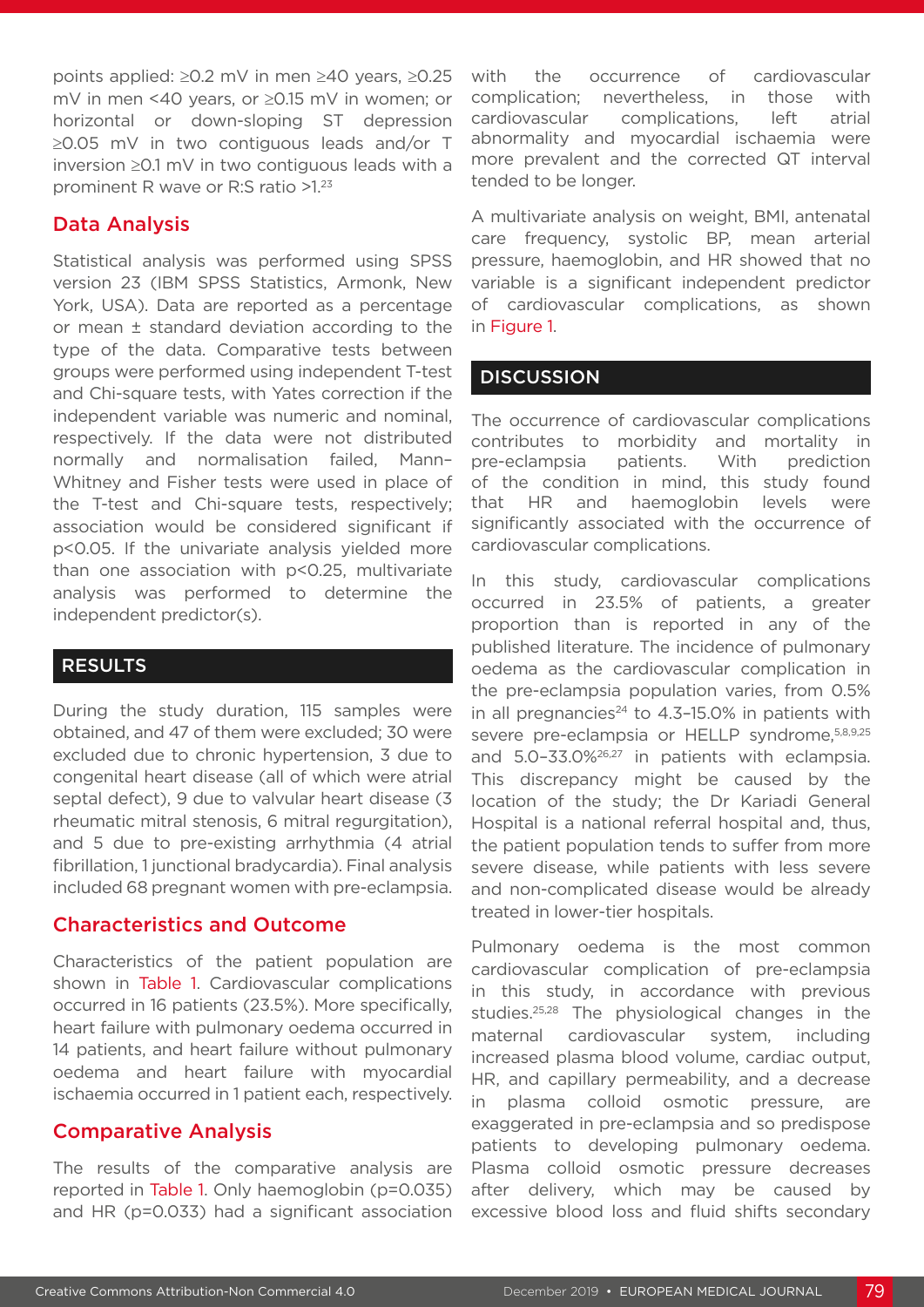to increased capillary permeability. These von Dadelszen et al.<sup>12</sup> developed the fullPIERS changes may explain why most occurrences of model, which aimed to identify risk factors for pulmonary oedema in pre-eclampsia develop complications in pre-eclampsia patients, but HR after delivery.25,29,30

and haemoglobin were not included in the study.

#### Table 1: Patients' characteristics and association between groups with and without cardiovascular complication.

|                                              |                  | <b>Cardiovascular complication</b> |                  |                       |  |  |
|----------------------------------------------|------------------|------------------------------------|------------------|-----------------------|--|--|
| <b>Parameters</b>                            | All<br>$n = 68$  | <b>No</b><br>$n = 52$              | Yes<br>$n = 16$  | p                     |  |  |
| Demography                                   |                  |                                    |                  |                       |  |  |
| Age (years)                                  | $30.2 \pm 6.2$   | $30.1 \pm 6.1$                     | 30.6±6.6         | $0.751$ <sup>*</sup>  |  |  |
| Senior high school graduate or<br>higher (%) | 79.4             | 78.8                               | 81.3             | $0.572$ <sup>#</sup>  |  |  |
| Weight (kg)                                  | 67.6±13.5        | 69.1±14.5                          | $63.2 \pm 15.1$  | $0.123^{+}$           |  |  |
| Height (cm)                                  | 154.3±5.2        | $154.1 \pm 4.2$                    | 154.9±3.0        | $0.529$ <sup>§</sup>  |  |  |
| BMI $(kg/m2)$                                | $28.4 \pm 5.2$   | 29.0±5.6                           | $26.3 \pm 6.3$   | $0.108+$              |  |  |
| <b>Clinical</b>                              |                  |                                    |                  |                       |  |  |
| Gestational age at diagnosis,<br>(week)s     | 34.6±3.5         | 34.6±3.4                           | 34.4±3.9         | $0.789$ <sup>*</sup>  |  |  |
| Antenatal care frequency                     | $5.7 + 3.0$      | $5.9 + 2.6$                        | $4.9 + 2.9$      | $0.211$ <sup>\$</sup> |  |  |
| Systolic blood pressure (mmHg)               | 161.6±23.2       | $163.5 \pm 22.1$                   | 155.4±17.5       | $0.184^{+}$           |  |  |
| Diastolic blood pressure (mmHg)              | $100.5 \pm 12.8$ | $101.6 \pm 12.8$                   | $97.1 \pm 8.5$   | $0.295$ <sup>\$</sup> |  |  |
| Mean arterial pressure (mmHg)                | 120.9±14.5       | $122.3 \pm 14.4$                   | $116.5 \pm 10.3$ | $0.144$ <sup>+</sup>  |  |  |
| Nulliparous (%)                              | 32.4             | 34.6                               | 25.0             | $0.679**$             |  |  |
| Laboratory                                   |                  |                                    |                  |                       |  |  |
| Haemoglobin (g/dL)                           | $11.41 \pm 2.17$ | $11.77 \pm 2.21$                   | $10.34 \pm 2.24$ | $0.035**$             |  |  |
| Ureum (mg/dL)                                | 27.36±28.00      | 25.60±15.50                        | 32.20±33.20      | $0.747$ <sup>\$</sup> |  |  |
| Creatinine (mg/dL)                           | $0.89 \pm 0.32$  | $0.86 \pm 0.31$                    | $0.97 \pm 0.54$  | $0.795$ <sup>\$</sup> |  |  |
| Lactate dehydrogenase (mg/dL)                | 638.5±493.7      | 660.2±484.4                        | 562.8±310.7      | $0.676$ <sup>\$</sup> |  |  |
| Electrocardiography                          |                  |                                    |                  |                       |  |  |
| Heart rate (bp)                              | $96.2 \pm 19.0$  | $93.2 \pm 19.6$                    | $106.3 \pm 25.4$ | $0.033**$             |  |  |
| Axis (degree)                                | 45.00±24.6       | 43.85±35.7                         | 48.75±35.8       | $0.633*$              |  |  |
| PR interval (ms)                             | 147.2±23.8       | 149.0±29.1                         | 141.3±22.5       | $0.409$ <sup>\$</sup> |  |  |
| QRS complex duration (ms)                    | 67.1±14.5        | 67.7±16.5                          | 65.0±17.1        | $0.603$ <sup>§</sup>  |  |  |
| Sokolow-Lyon voltage (mV)                    | $1.87 \pm 0.6$   | $1.88 \pm 0.7$                     | $1.84 \pm 0.4$   | $0.824$ <sup>*</sup>  |  |  |
| Corrected QT interval (ms)                   | 445.2±39.1       | 442.9±43.8                         | 452.9±57.3       | $0.463^{+}$           |  |  |
| Left atrial abnormality (%)                  | 45.6             | 42.3                               | 56.3             | $0.489**$             |  |  |
| Myocardial ischaemia (%)                     | 1.5              | O.O                                | 6.3              | $0.235^{1}$           |  |  |

Values are shown as mean±standard deviation or percentage.

 $*p < 0.05$ 

† Independent T-test for same variance

‡ Fisher test

§Mann–Whitney test

\*\*Chi-square test with Yates correction*.*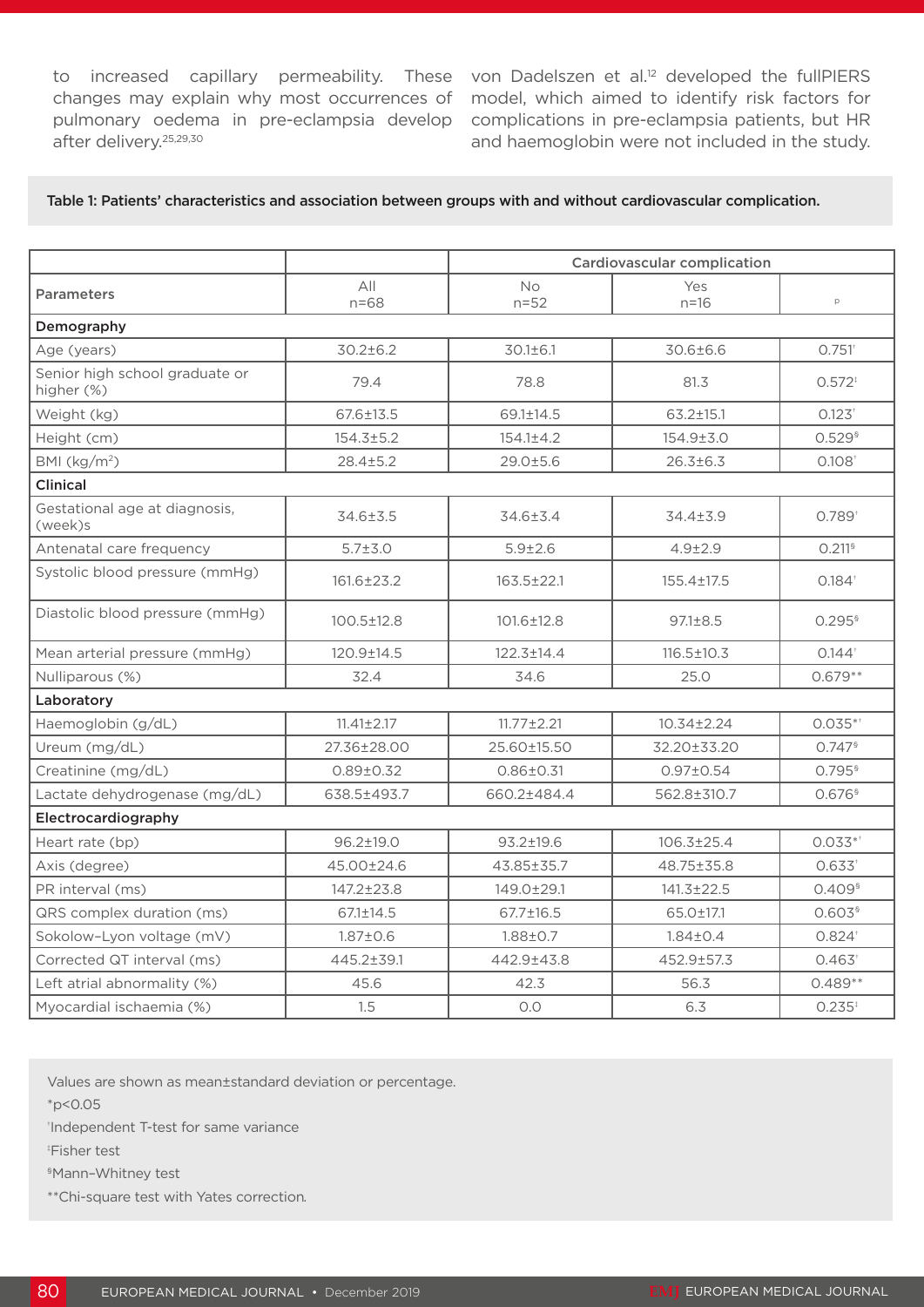



#### Figure 1: Forest plot of cardiovascular complication predictors in pre-eclampsia.

ANC: antenatal care.

Similarly, Thornton et al.<sup>15</sup> studied the incidence and causative factors of acute pulmonary oedema in patients with hypertensive disorders of pregnancy, and HR and haemoglobin levels were not considered in this study.

Angeli et al. $31$  reported that HR was not able to predict the risk of hypertensive disorders during pregnancy; furthermore, Raffaelli et al.<sup>32</sup> also showed no association between HR and the cardiac effects of pre-eclampsia. It is possible that the increase in HR was not the cause or risk factor but a manifestation of cardiovascular complications.<sup>33</sup> This bias was minimised by using the initial ECG and excluding patients presenting with cardiovascular complications upon admission. The increase in HR is a compensatory mechanism to preserve cardiac output in this population and reflects the severity of pre-eclampsia; studies showed the development of left ventricular dysfunction,<sup>34,35</sup> increased aortic stiffness,<sup>36</sup> and decreased stroke volume.37 As previously discussed, the incidence

of cardiovascular complications is directly proportional to pre-eclampsia severity,<sup>7-9</sup> and this relation forms the basis of association between HR and cardiovascular complications.

Despite the limited research into ECG changes during pregnancy, there is evidence that pregnancy affects ECG and those changes are reversible at the end of or after pregnancy.<sup>38</sup> A similar scarcity of data also applies to women with hypertensive disease of pregnancy. Present evidence has demonstrated that hypertensive disorders of pregnancy was associated with changes of the P wave morphology and QT interval. Angeli et al.<sup>31</sup> reported that left atrial abnormality diagnosed by P wave changes in lead  $V<sub>1</sub>$  is an independent predictor of hypertensive disorder during pregnancy. On the other hand, Raffaelli et al.<sup>32</sup> reported that prolonged corrected QT interval and QT dispersion in pre-eclampsia patients increased the risk of cardiovascular events. However, this study did not yield a significant value of standard ECG parameters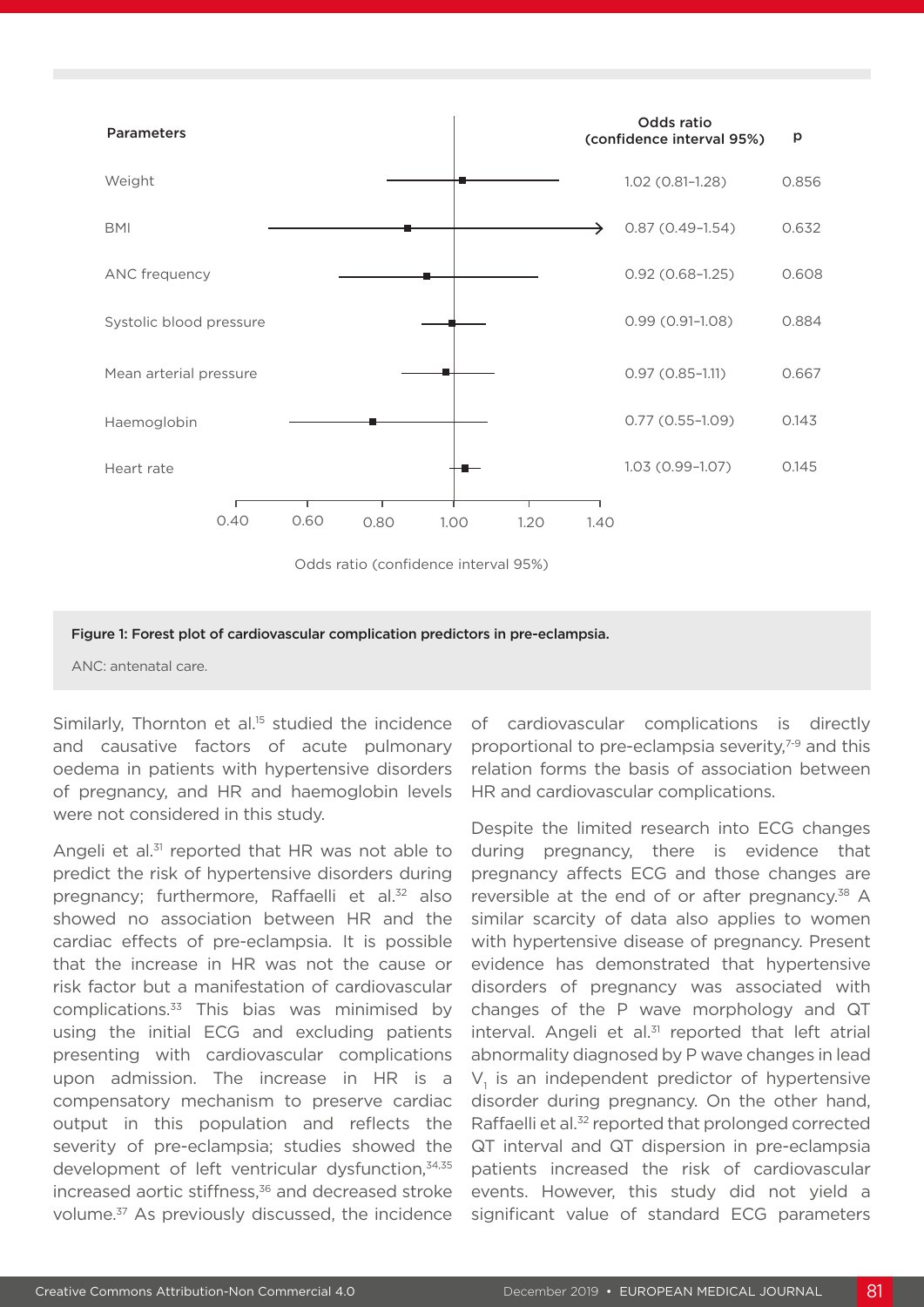for predicting the risk of cardiovascular complications. This might be caused by the inherent limitations of ECG. The left atrial abnormality criteria used has a sensitivity of 4–52% and specificity of 53– 100%,22 meanwhile Sokolow–Lyon voltage criteria for left ventricular hypertrophy has a sensitivity of 18–22% and specificity of 79-92%.<sup>39</sup> The Bazzett formula for correcting QT interval tends to overestimate the corrected result if the rate is high.40 These inherent weakness, combined with the small sample size, might influence the ability of the study to achieve statistical significance. Nevertheless, the corrected QT interval was longer and left atrial abnormality and myocardial ischaemia was more prevalent in those who progressed to cardiovascular complication. HR, the only ECG parameter with significant univariate association, can be easily replaced with standard physical examination, hence further weakening the role of ECG in this context.

Haemoglobin level, the other significant variable in univariate analysis besides HR, is related to pre-eclampsia and/or eclampsia,<sup>41-43</sup> but there is no published literature currently available regarding the role of haemoglobin levels in cardiovascular complications. In their observational study, Patra et al.<sup>43</sup> reported on the incidence of heart failure in pregnant women with severe anaemia (haemoglobin <5 g/dL) to be as high as 18%. Low haemoglobin levels during pregnancy predisposes the patient to infection,  $44$  hypoxia,  $45$  oxidative stress,  $46$ endothelial dysfunction, and inflammatory response.47 Furthermore, a decreased haemoglobin level accompanied by haemoconcentration can cause vasoconstriction and endothelial dysfunction, which later increased the vascular permeability.<sup>41</sup> Decreased haemoglobin and haemoconcentration were associated with the pathogenesis of pulmonary oedema,<sup>33</sup> hence the association between haemoglobin and cardiovascular complication.

#### LIMITATIONS AND FUTURE DIRECTIONS

This research was limited by a small sample size, the use of secondary retrospective data, not using a combination of ECG criteria to improve sensitivity and specificity, and manual interpretation of ECG, which allows for inter and intra-observer variability. Further research with a larger sample size, prospective research design, and use of more comprehensive parameters is needed. Further studies may allow for the development of a cheaper, non-invasive, and more widely available tool that can be used to predict cardiovascular complications in pre-eclampsia.

#### **CONCLUSIONS**

Even though HR and haemoglobin levels showed significant association with cardiovascular complication in univariate analysis, this study did not find ECG useful in predicting cardiovascular complication. The use of parameters, such as increased HR, prolonged corrected QT interval, and left atrial abnormality, for predictive purposes still requires further study.

#### References

- 1. World Health Organization (WHO). The World Health Report 2005: Make every mother and child count. Available at: https://www.who.int/ whr/2005/en/. Last accessed: 13 December 2018.
- 2. Duley L. The global impact of preeclampsia and eclampsia. Semin Perinatol. 2009;33(3):130-7.
- 3. Ministry of National Development Planning/National Development Planning Agency (BAPPENAS). Report on the Achievement of Millennium Development Goals in Indonesia 2010. Available at:https://www.bappenas.

go.id/files/1313/5229/9228/4-report-on-the-achievement-of-the-millennium-development-goals-in-indonesia-201020101 1181326210\_\_20110812140730\_\_0.pdf. Last accessed: 13 December 2018.

- 4. World Health Organization (WHO). The World Health Report 2005: Make every mother and child count. Available at: https://www.who.int/ whr/2005/en/. Last accessed: 13 December 2018.
- 5. Angeli F et al. Hypertensive disorders during pregnancy: Clinical applicability of risk prediction models.

J Hypertens. 2011;29(12):2320-3.

- 6. Khan KS et al. WHO analysis of causes of maternal death: A systematic review. Lancet. 2006;367(9516):1066-74.
- 7. Hogg B et al. Safety of labor epidural anesthesia for women with severe hypertensive disease. National Institute of Child Health and Human Development Maternal-Fetal Medicine Units Network. Am J Obstet Gynecol. 1999;181(5 Pt 1):1096-101.
- 8. Gul A et al. Maternal and fetal outcomes in HELLP syndrome complicated with acute renal failure.